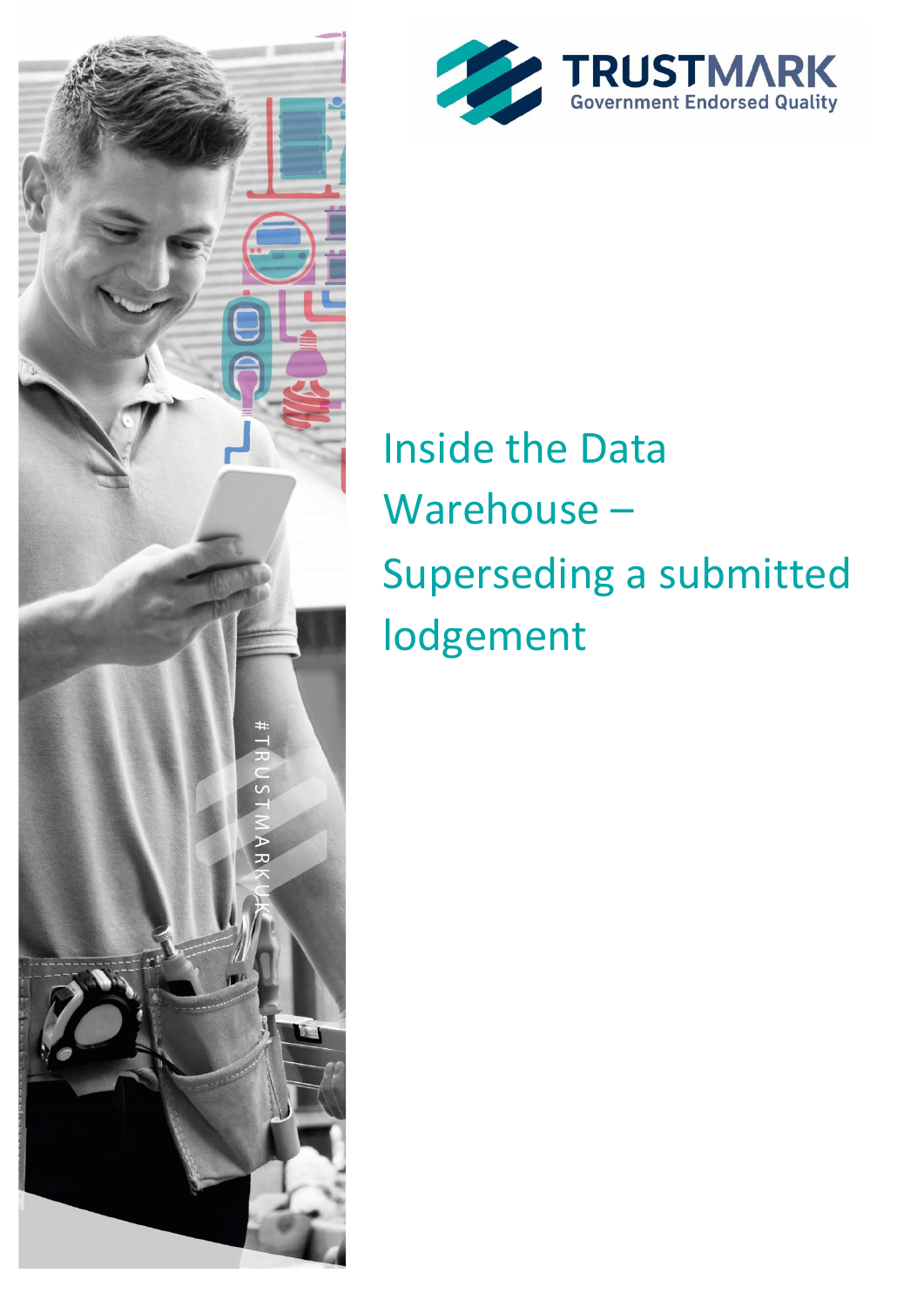## Introduction

Where an error has been made in a lodgement and a user wants to correct an issue, they can supersede a lodgement at a reduced fee. This has the effect of retiring the exiting lodgement and creating a new one at a reduced fee.

#### Step 1

Find the certificate number for the lodgement you would like to supersede (You can only Supersede a complete lodgement)

| <b>TRUSTMARK</b><br>Government Endorsed Quality |                |                   |                | g My Account<br>Logout |
|-------------------------------------------------|----------------|-------------------|----------------|------------------------|
| Home New Lodgement PAS 2035                     |                |                   |                | Help                   |
| My Lodgements                                   |                |                   |                |                        |
| <b>Property Number</b>                          | Postcode       | <b>Status</b>     | <b>Created</b> | <b>Actions</b>         |
| TrustMark                                       | <b>RG214EB</b> | Complete and Paid | 19/12/2019     | View                   |



• Click 'View' and it will be presented: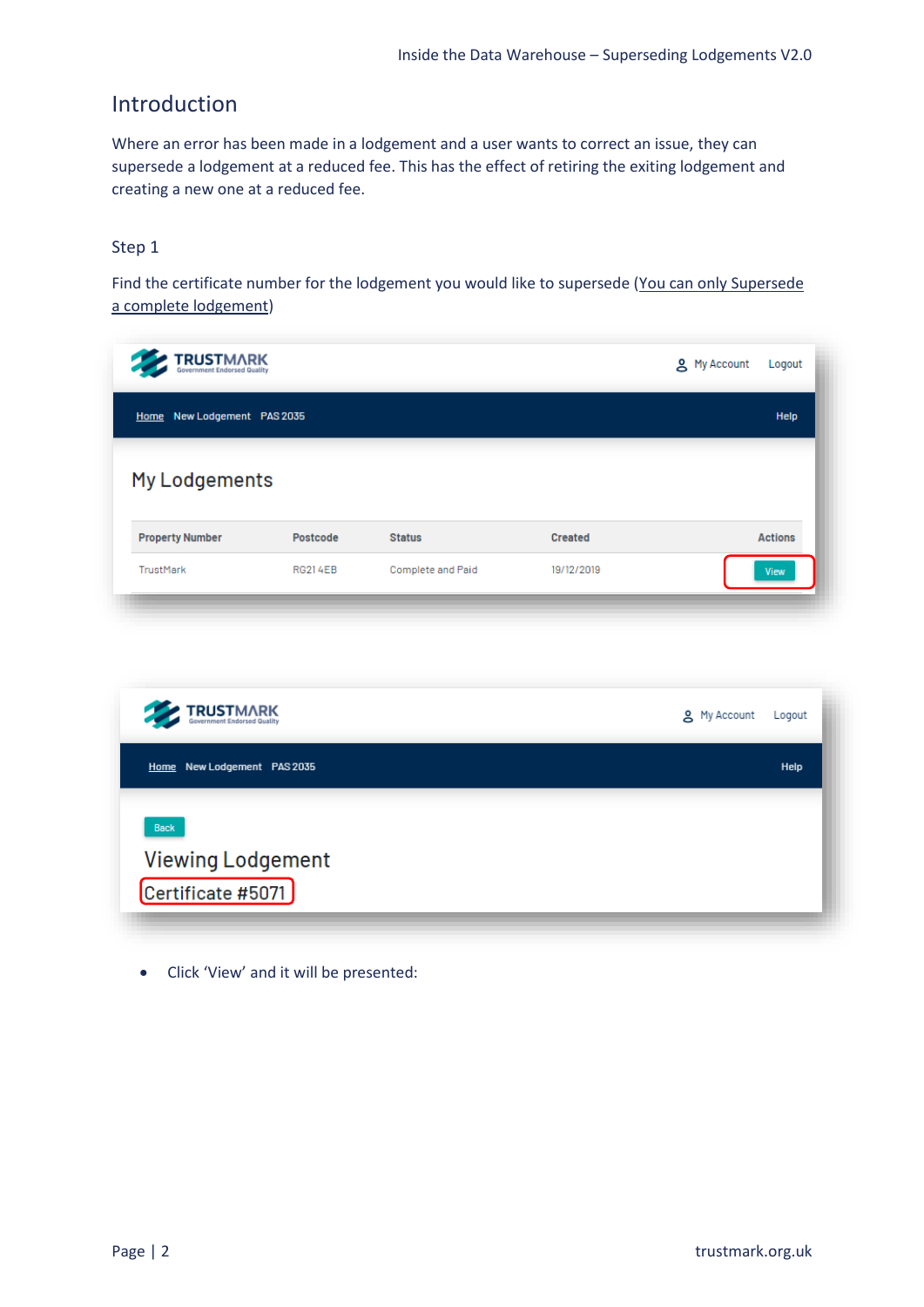### Step 2

**Start a new lodgement** - enter the details of the lodgement.

After adding the first measure you will be presented with an option to supersede a lodgement.

Enter the 'Certificate Number' of the lod

| <b>TRUSTMARK</b>                                                                                             |              |           |                                 |                       |
|--------------------------------------------------------------------------------------------------------------|--------------|-----------|---------------------------------|-----------------------|
| Home New Lodgement PAS 2035                                                                                  |              |           |                                 |                       |
| <b>Edit Work Details</b>                                                                                     |              |           |                                 |                       |
| Property details                                                                                             | Work details | Documents | Submit                          |                       |
|                                                                                                              |              |           |                                 | <b>Add Work</b>       |
| Solid wall - External Insulation Solid Wall Insulation (January 14th 2020)<br><b>EWI</b><br>UMR: 69n3drPgzNb |              |           |                                 | Delete<br><b>Edit</b> |
| What is the annual cost saving?                                                                              |              |           |                                 |                       |
| Where calculated, please provide                                                                             |              |           |                                 |                       |
| What method was used to calcuate the saving?                                                                 |              |           |                                 |                       |
| - Please select an option-                                                                                   |              |           |                                 | ÷                     |
| What is the invoice amount for work carried out (Including VAT)?                                             |              |           |                                 |                       |
| 123.99                                                                                                       |              |           |                                 |                       |
| Energy rating (pre work)                                                                                     |              |           | Energy rating (post work)       |                       |
| $-$ Please select an option $-$                                                                              |              | ٠         | $-$ Please select an option $-$ | ÷                     |
| Where an EPC is available                                                                                    |              |           | Where an EPC is available       |                       |
| Enter an existing Certificate Number if you would like to supersede it-<br>5071                              |              |           |                                 |                       |
|                                                                                                              |              |           |                                 |                       |